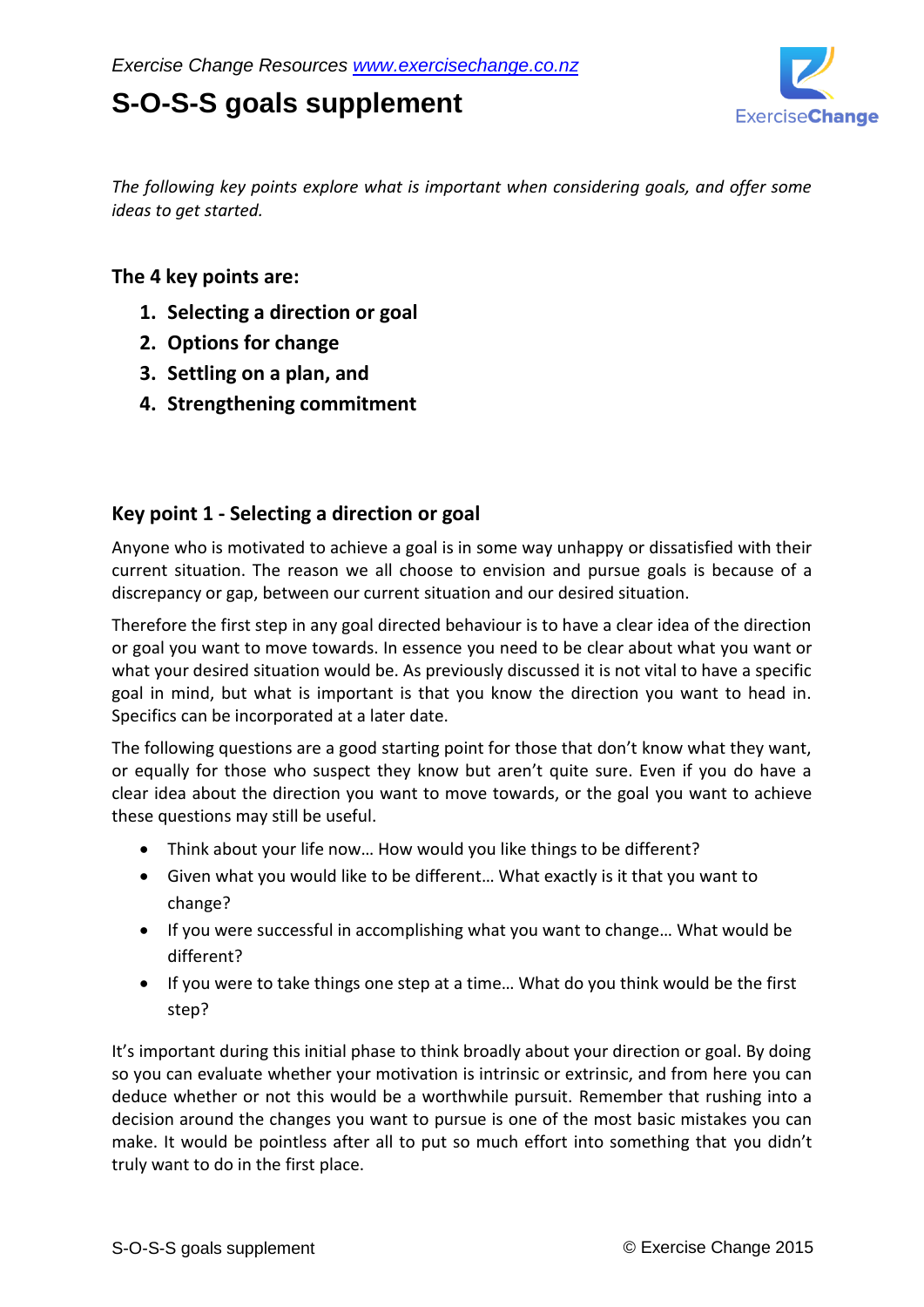To assess how important this goal is and whether you are intrinsically or extrinsically motivated to achieve it, ask yourself the following questions:

- On a scale of 0 10 how important is it that you achieve this goal or consistently head in this direction?
- How important do you think the same goal or direction will be in six months, one year or two years from now? What does your answer to this question tell you? *If it's not as important what are the factors that are making it important now? And are these factors valid? I.e. intrinsic or extrinsic*
- If you were to remove yourself from you current environment, e.g. the people you know, the places you go etc. would your importance remain the same? If no why, and what does this tell you?

*If importance would diminish what are the factors that are making it important now and are these valid? I.e. intrinsic or extrinsic* 

The need for a realistic direction or goal (as in what's realistic for YOU and not for others in general) is also another important consideration at this point. One way to evaluate whether your direction or goal is realistic is to use confidence ratings. Obviously if you had little confidence in your ability to achieve something, chances are you wouldn't achieve it. E.g. I want to run a marathon but I have never run for more than 20 minutes in the past and I don't know where to start!

Another way to explore whether your direction or goal is realistic is to explore the consequences that might result from taking a particular course of action. You might have the ability to follow through on a plan but if the consequences that resulted were negative, would you still do it? Would it be realistic that you did it? E.g. to train for a marathon would mean running for 2 hours 3-5 days a week after work. This is the time my wife is most busy and needs help with the kids.

The following questions will help you to gauge how realistic your direction or goal might be:

- On a scale of 0 10 how confident are you that you can achieve this goal or consistently head in this direction?
- How would your life be different (both the good and bad) while pursuing this goal or heading in this direction? Is this going to work for you?

Once a direction or goal has been established the next key point is to consider change options. However if you feel concerned about your importance and/or confidence levels you will most likely have more work to do before proceeding. To not deal with this now means you are most likely setting yourself up for failure. Remember, there's no rush!

If however you feel it's important that you do this, and you're confident you can do it, move on.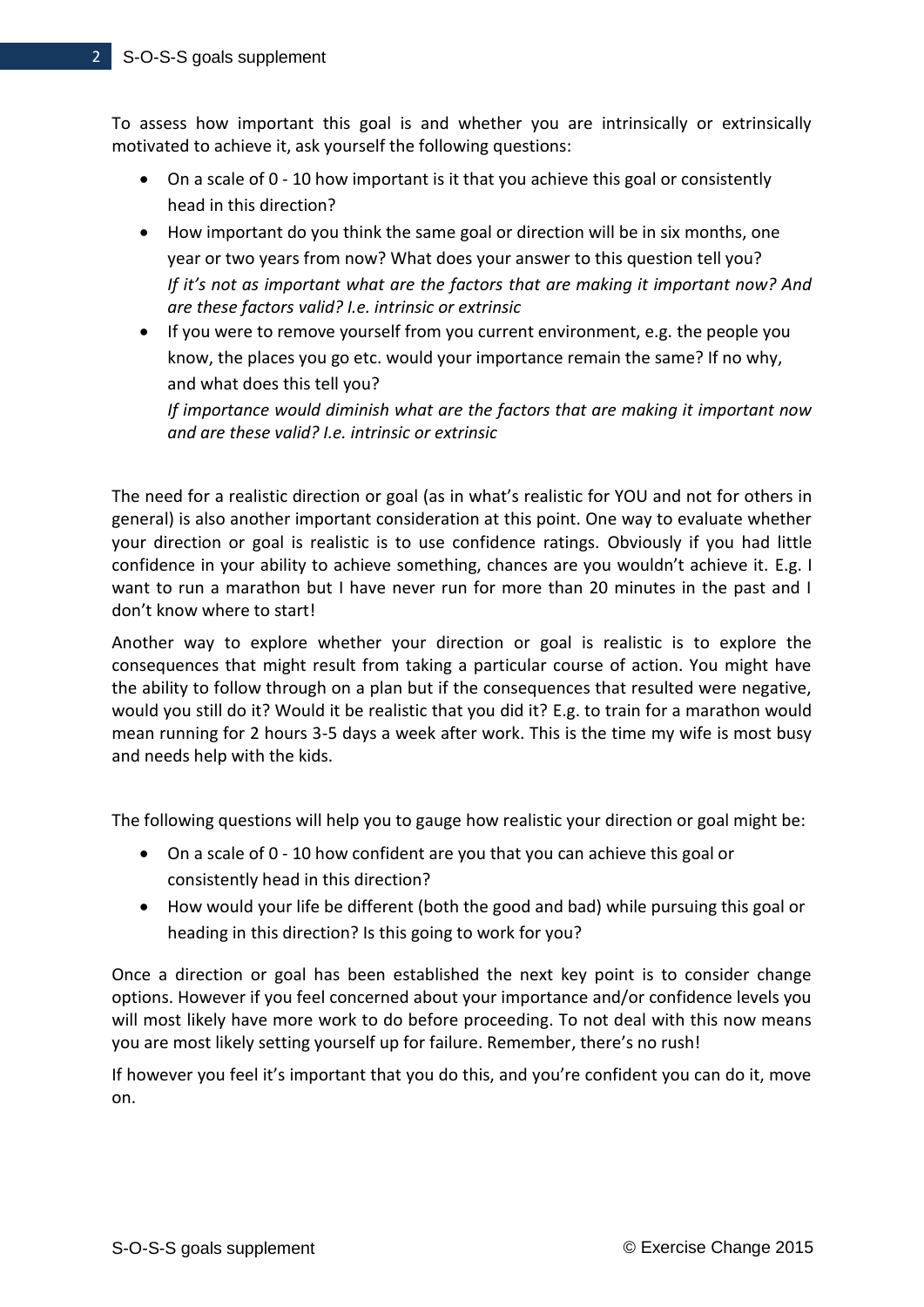# **Key point 2 - Options for change**

The next step after establishing your direction or goal is to consider how you are going to achieve it.

Brainstorming and considering possible change strategies is a great way to do this. Often when we think about changing we have one or more predetermined ideas of how we would go about it. This can be good assuming the ideas you have are worthwhile, but if not you could again be setting yourself up for failure, especially if these ideas haven't been successful in the past. Brainstorming is a great tool for looking outside of your 'go to' ideas as it generates a range of new options. It allows you to look at multiple possible solutions and draw on both new and past options, including those you might even consider farfetched, before moving towards a plan.

When brainstorming it is also best practice to consider the ideas in their totality as opposed to one at a time. Thinking about individual ideas invites you to consider what's wrong with them. This in turn has the possibility to strengthen counter-change arguments for why something won't work. Coming up with a menu of ideas on the other hand, puts you in a 'what could work', as opposed to a, 'why won't this work' frame of mind. It's really all about keeping things positive while still being realistic. As we all know, changing can be hard. At the early stages of change we can be derailed by the smallest negative comment or thought, so keeping things positive and forward focussed is far more productive.

The sequence of thinking should look something like the following…

- These are the various new ideas and possibilities that I've come up with, and these are ideas I've used in the past.
- Considering these ideas… Which of these do I prefer?
- Which out of these ideas do I think might work best for me at this point in time?

After establishing which options would suit your purposes the best, the next step is settling on a plan.

#### **Key point 3 - Settling on a plan**

After considering options for change, the process of planning begins. This is the point where you need to self-negotiate in order to come up with a plan for change that suits you best. The plan obviously needs to lead you towards your goals, and it must be realistic for you and your situation.

Ask yourself the following questions to get started…

- So I've considered all my options. What is it that I specifically plan to do?
- What do I think is the first step in carrying out this plan?
- How will I go about taking this first step? What will help, and what might get in my way?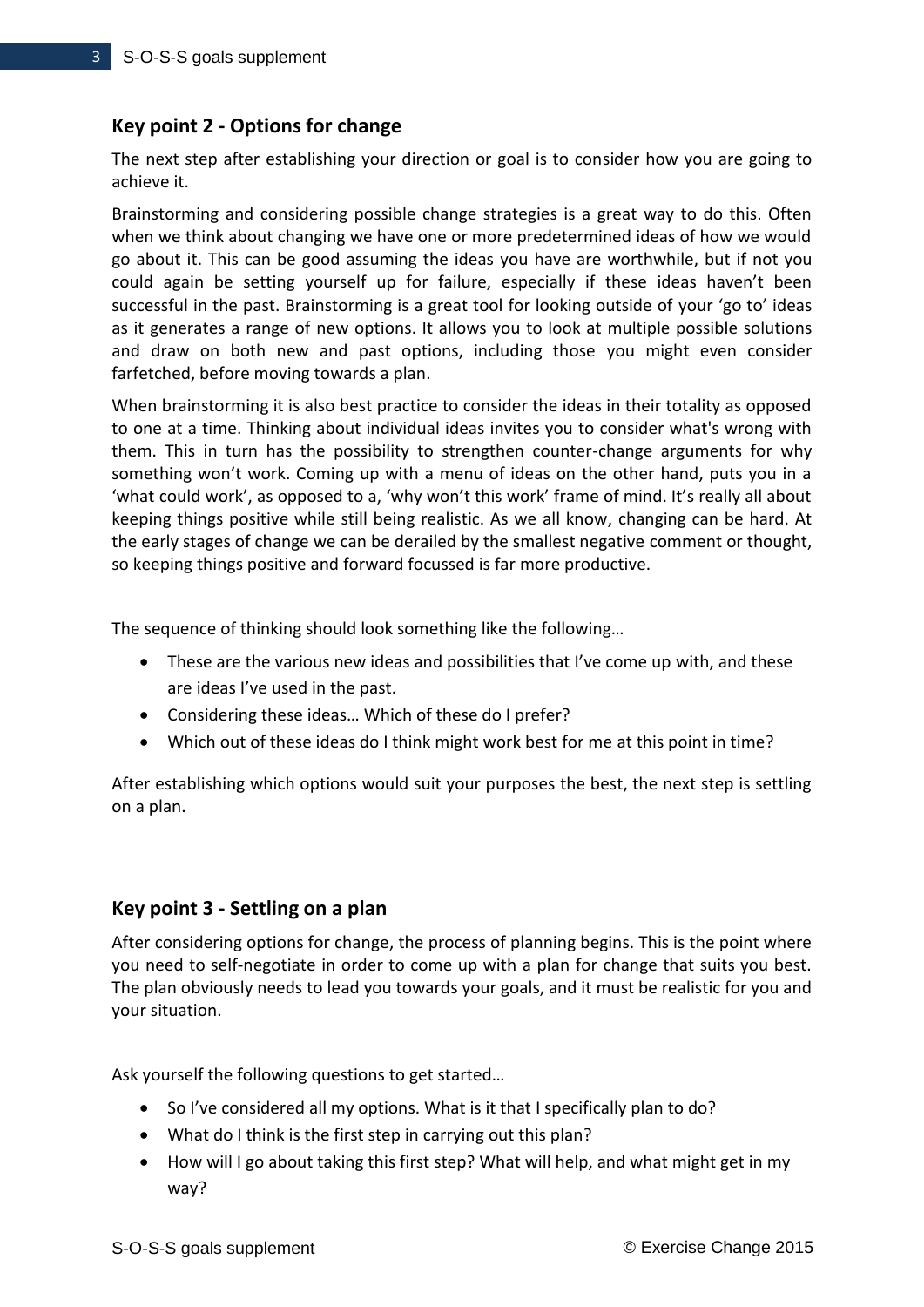Depending on how you like to do things, you might find it useful to fill in a written change plan which is essentially a summary of what it is that you plan to do. Writing something down is in many ways a formal commitment to follow through on a plan. Of course this is up to you, but for those of you thinking "I don't think I will do this" consider the following:

*Have you ever noticed that when you write a to-do list you can remember most or all of what's on it without revisiting it? What about when you write down a great idea in the middle of the night out of fear you will forget it, only to find you remember it without referring to your note. Often the very act of writing something down helps to imprint it into long term memory. It solidifies your thoughts and gives you a clear image or idea that can be recalled at a later date. What you are working towards then becomes a clearly stated plan of action, as opposed to collection of thoughts and ideas.* 

Once you have completed your change plan, either mentally or by writing it down, it is then useful to summarise your plan. Doing this ensures it fits with your original direction and your intentions regarding how you want to get there. Doing this is not everyone's preference, but if you choose to write this down it is always best to use language that is in keeping with you. Something you can understand and something that resonates with who you are. Look at the following summary example:

*What I want is to feel healthier. I plan to do this by working on getting my weight and blood pressure down through diet and exercise. For me this is a much better alternative to medication. I want to do this for at least a month after which time I will make a doctor's appointment to see if any progress has been made.* 

*After looking into a number of possible exercise options I plan to join the local walking group and walk for 30mins three times per week. I am friends with the group organiser whom I will ring in the next day or two to organise my membership. I intend to do my first walk this Friday.* 

*I also want to start eating healthier. Ultimately I would like to eat only healthy foods, but for now I am not totally ready to give up all of the things I like. What I have decided then is to try and cut out sugar, within reason, and be conscious of my portions. I will also enforce a 7.30pm cut off time for eating each night on weekdays.*

*Feeling healthier is my priority but nonetheless I will weigh myself every week on Monday morning. I will also keep a chart to monitor my exercise, weight and feeling of well-being.*

### **Key point 4 - Strengthening commitment**

An often neglected aspect of the change process, strengthening commitment is vital if you are to maintain on-going motivation and see your goals through to completion. It is in many ways the most important aspect to consider when attempting a change. So often people start with a bang only to lose motivation and quit shortly after starting.

If when thinking about change, you thoroughly consider the previous three key points, you should to some degree already be committed.